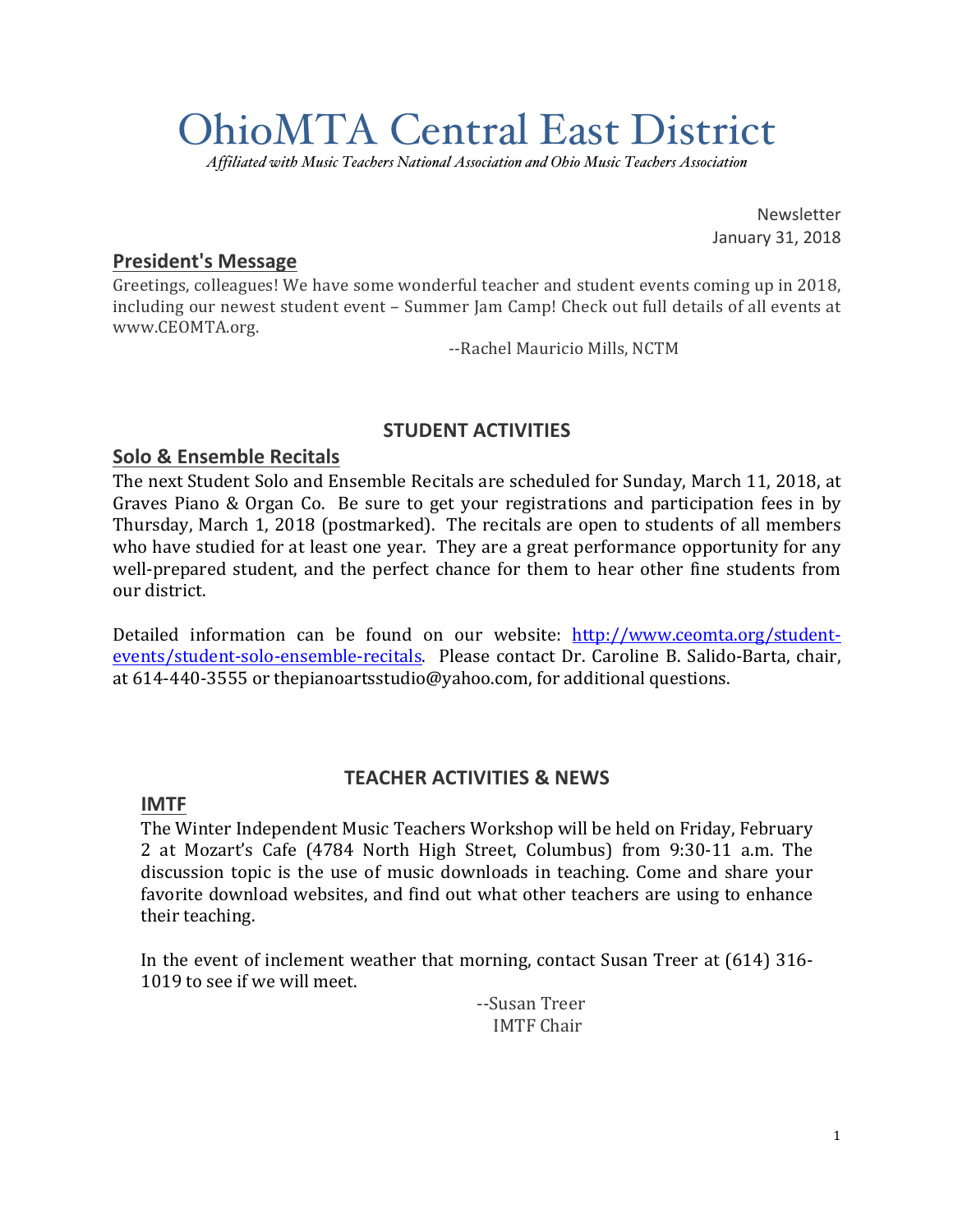# **Conference & Annual Membership Meeting Spring Conference, Luncheon and Annual Membership Meeting**

Friday, April 13, 2018 Registration: 9:15 a.m.

Membership meeting: 9:30 a.m. The Church of Jesus Christ of Latter-Day Saints, 450 N. Liberty St. Powell, OH, 43065

Guest Speaker

**Dr. Andrea McAlister, NCTM**

Associate Professor of Piano Pedagogy at Oberlin College and Past President of Ohio Music Teachers Association

## **"Better Than Good"**

Each and every time we are present with our students, we have the opportunity to create a positive learning environment. Language can open the doors of communication between teachers and students but can also close a lot of doors if we don't choose those words wisely. In this presentation, Dr. McAlister will discuss the brain's negative bias and ways in which we can encourage retention of the positive to create more productivity in the lesson and during home practice. Practical ideas for teaching with a language that fosters student self-empowerment will be presented.

Please join us for a chance to meet new members and renew OMTA friendships. The Spring Conference will also include the CEOMTA annual All-Member Meeting. This is an opportunity for members to bring issues before the assembly. If you wish to present something at this time, please contact president Rachel Mills by March 30 so that she can include your issue in the agenda if appropriate.

A luncheon for all members and potential members will follow the meeting and speaker. Please RSVP by March 30, 2018 to Lee Ann Forgrave, Membership Chairman: laforgrave@yahoo.com or text 614-371-3872.

## YOUR RSVP IS IMPORTANT! WE WANT TO PLAN OUR MENU TO INCLUDE ALL!

Conference Chairpersons: Carol Rein, NCTM reinpianostudio@gmail.com Sharon Walton, NCTM skrwalton@gmail.com